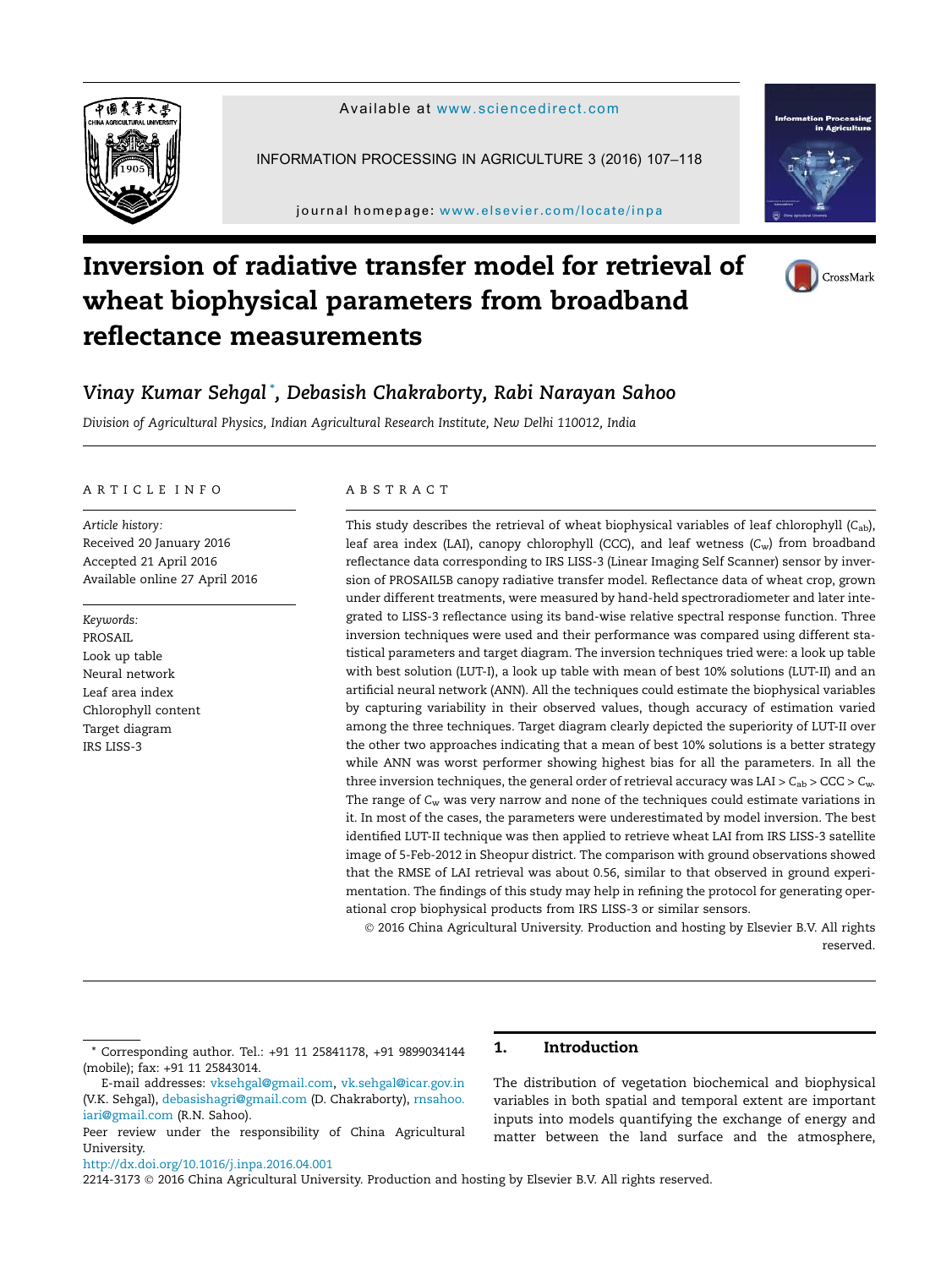developing better yield prediction models and detecting abiotic stresses at regional scales. Among various vegetation parameters, leaf chlorophyll content (*C*ab) and leaf area index (LAI) are of foremost significance [1]. Leaf area index can be used to infer about several ecological processes (e.g., photosynthesis, transpiration and evapotranspiration), estimate net primary production (NPP) of terrestrial ecosystems and is also used in the biosphere–atmosphere interaction models in some General Circulation Models [2]. At the same time monitoring spatial patterns in the biochemical composition of plant foliage is required for understanding the growth dynamics of plant communities [3] and serve as bioindicators of vegetation stress  $[4]$ . The stability, repeated measurement capability, cost effectiveness and global coverage of remote sensing techniques has led to its widespread use to obtain these variables in studies of land surface and atmospheric processes [5,6].

Remote Sensing measurement of plant biophysical parameters can broadly be classified into empirical and analytical/ physical approaches [7,3]. Empirical techniques mostly depends on linear and non-linear combinations of discrete spectral reflectance bands i.e. vegetation indices (VIs) which are used to maximize sensitivity to canopy characteristics while minimizing sensitivity to other, unrelated phenomena such as background effects and viewing geometry [3]. Both approaches have their advantages and disadvantages. The simplicity and computational efficiency of empirical approach makes it highly amenable for large-scale remote sensing applications. However, lack of generality of scale of application remains a fundamental problem with the VIs approach for estimating vegetation parameters. As canopy reflectance results from complex interaction of several internal and external factors <a>[8]</a> which varies significantly in time and space and from one crop type to another, relationship between a single canopy variable and a spectral signature can hardly be expected to be unique [5]. Further, the anisotropic properties of the surface features makes it more complex and to vary with different view angles. Hence, spectral reflectance relationships are site, time and crop specific, making the use of a single relationship for an entire region unfeasible [9].

On the other hand, the analytical/physically-based models describe the transfer and interaction of radiation inside the canopy based on physical laws and thus providing explicit relation between the biophysical variables and the canopy reflectance [5]. Therefore, retrieving canopy characteristics from the inversion of these models is theoretically preferable to fully exploit the information contained in the reflectance signal recorded by remote sensing sensors [10]. Knowledge of the relationship between canopy biophysical characteristics to surface reflectance anisotropy [11,12] provides a strong scientific basis for the application of these models [13]. However, this approach is limited by several aspects not only from the complexity of canopy radiation interaction processes but also from the inversion techniques [14,15]. Selection of appropriate model is often a trade-off between model complexity, invertibility and computational efficiency [14]. The advancement in modeling through detailed radiation interaction descriptions offer great potential for improvement but requires an extensive description of canopy architecture and

high computational efficiency [10]. On the other hand from the application side, because of the lack of prior information on the statistical distribution of most land surface attributes, simple low-dimensional radiative transfer models are often preferred for operational purposes [10].

Inversion of physics-based radiative transfer models has grown rapidly in the field of remote sensing of both aquatic and terrestrial environments [16,17]. Different inversion techniques have been proposed for these models, including numerical optimization methods [18–20], look-up table (LUT) approaches [21–23,1,24], artificial neural networks (ANN) [25,14,26,27], genetic algorithm (GA) [28], Principal Component Inversion (PCA) technique [29] and, very recently, support vector machines (SVM) regression [30–32]. The iterative optimization approach can directly retrieve biophysical parameters from observed reflectance without any sort of prior use of calibration or training data. But this method lags behind for its expensive computational requirement [19] making the retrieval of variables unfeasible for large areas. The LUT and ANN methods are computationally efficient than the traditional optimization approach and can be applied on a per pixel basis of satellite images. Moreover, they can be applied to the most sophisticated models without any simplifications. Though look up table technique may provide an efficient alternative, the definition of the cost function to be minimized still remains an open question when the uncertainties and their structure are not very well known [10]. These limitations are sorted out by neural networks which have been increasingly used for reflectance model inversion [33,26]. They are very efficient computationally since the inversion process is not iterative in the application mode. All of the physically based models share the common limitation of the ill-posed nature of model inversion [34,22]; which is observed with different combinations of canopy parameters corresponding to almost similar spectra [5]. Lookup table and neural network approaches require a training database consisting of canopy reflectance spectra together with the corresponding biophysical variables, and their performances rely on the training database and the training process itself.

There is still dearth of ample information on rigorous comparison of the various inversion methods in terms of accuracy and stability, computational time and number of variables obtainable [35,36]. Keeping in mind the problems of these inversion strategies, a field study followed by a regional scale study were undertaken to compare of PRO-SAIL5B model inversion by look up table (LUT) and neural network approaches to simultaneously derive wheat biophysical parameters of leaf chlorophyll content (C<sub>ab</sub>), leaf moisture content (*C*w), leaf area index (LAI) and canopy chlorophyll content (CCC). Inversion approaches were implemented corresponding to broadband reflectances of IRS LISS-3 (Indian Remote Sensing Satellite Linear Imaging Self Scanning-3) sensor. Two variants of LUT approach were tried as described later and performance of all three inversion approaches was evaluated using ground measured wheat canopy parameters at different growth stages. The best method was applied for the regional scale study. The performance of inversions was evaluated using statistical measures and target diagram.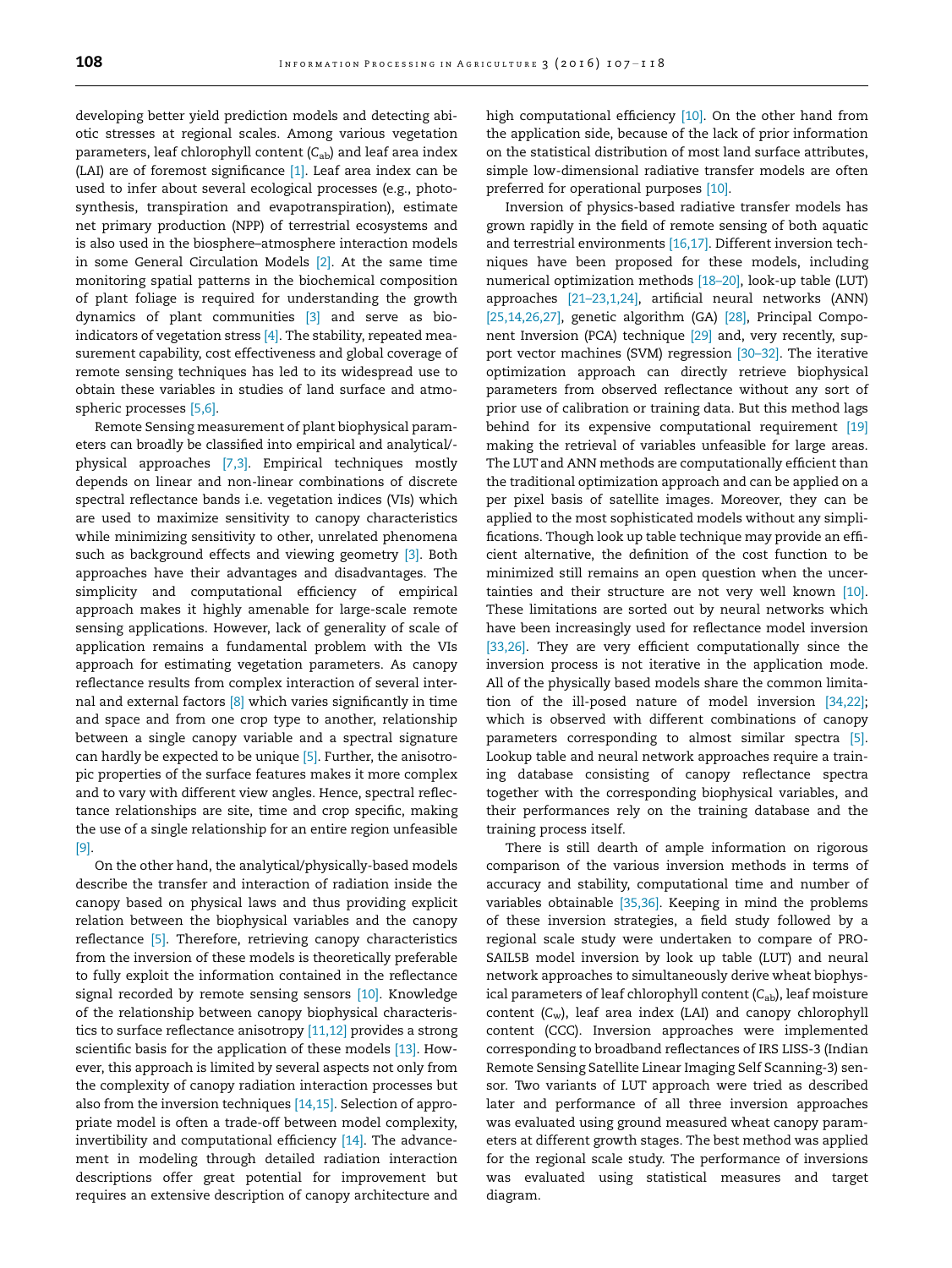# 2. Material and methods

# 2.1. Study sites and biophysical parameter measurements

A field experiment was conducted in the experimental farm of Indian Agricultural Research Institute, New Delhi. The cultivar PBW-502 of spring wheat (*Triticum aestivum* L.) was raised during the *rabi* (Nov–Mar) season of 2010–2011 with three nitrogen treatments viz. 0 (N $_{\rm 0}$ ), 60 (N $_{\rm 60}$ ) and 120 (N $_{\rm 120}$ )  $\rm kg\,ha^{-1}$ , each with two replications. The treatments were applied to achieve a wide range of crop growth and hence crop biophysical parameters on a given date for use in the validation of PROSAIL-5B model.

Various plant parameter inputs for PROSAIL model were measured synchronizing with the spectral observations taken at different growth stages of wheat crop. Leaf area index (LAI) was measured by taking five observations in each plot using Plant Canopy Analyser (LI-2000) [37]. Leaf chlorophyll (Cab) was measured by extracting with DiMethyl SulfOxide (DMSO) and keeping it in an oven at 65 °C for about 3 h  $[38]$  followed by reading the absorbance at 645 and 663 nm wavelengths using Spectrophotometer. Plant samples were cut just above the soil surface followed by separation of leaves and measurement of the area of fresh leaves by passing them through leaf area meter (LI-3100). These leaves were dried at 70 $\degree$ C to achieve constant weight and then their dry weight was measured. Equivalent leaf moisture thickness (Cw), an index of leaf water content which represents volume of leaf water per unit leaf area, was calculated as the ratio of difference in the fresh and dry leaf weights to the leaf area.

This study was further extended to the regional scale for the wheat growing areas of Sheopur district of Madhya Pradesh by using IRS-P6 LISS-3 satellite image of 5th February, 2012 (path:96, row:53). Extensive ground truth of the area was undertaken synchronous to satellite pass. The LAI measurements were recorded in different wheat fields using canopy analyser (LI-2000) along with their locations using a high-sensitivity GPS receiver (Garmin 76CSx). Multiple LAI were recorded in each of the selected fields to account for with-in field variability.

#### 2.2. Field bi-directional reflectance measurements

The bi-directional reflectance measurements at different relative azimuth and view zenith angles were taken using ASDI (Analytical Spectral Devices Incorporation) FieldSpec-3 hand held spectroradiometer installed on a portable field goniometer at different growth stages of wheat. The default 25° Field of View (FOV) of the spectroradiometer was reduced to 10 using fore-optics provided with the instrument. The reflectance were measured in the spectral range of 350–2500 nm at eight relative azimuthal angle (relative to the azimuth angle of sun) i.e. 0°, 45°, 90°, 135°, 180°, 225°/-135°,  $270^{\circ}/-90^{\circ}$  and  $315^{\circ}/-45^{\circ}$  and at six zenith angles (20°, 30°,  $40^{\circ}$ , 50° and 60° plus nadir). In principal plane (which is aligned to sun azimuth), the  $0^\circ$  relative azimuth referred to the backward scattering direction of light while  $180^\circ$  relative azimuth referred to the forward scattering direction of light. The spectroradiometric reflectance measurements at 1 nm interval were integrated to broadband reflectance corresponding to the four optical bands of IRS-P6 LISS-3 sensor (B1: 450–650, B2: 550–750, B3: 700–918 and B4: 1500– 1750 nm) by using their respective band-wise relative spectral response (RSR) curves. These four broadband reflectances were used as input to the inversion approaches to retrieve corresponding wheat biophysical parameters.

#### 2.3. The radiative transfer model-PROSAIL

This study employed one of the widely used canopy radiative transfer model PROSAIL [39] which is a combination of two models, i.e., the PROSPECT model [40] that describes leaf optical properties and the SAIL model [41] that computes canopy reflectance. The PROSAIL model considers detailed information on leaf optical properties and also accounts for hotspot effect. The PROSAIL-5B version of model written in  $IDL^{TM}$  language [42] was used which incorporates PROSPECT-5 and 4SAIL models. The input parameters of PROSAIL-5B and their units are given in Table 1 [43].

#### 2.4. Validation of PROSAIL

In order to validate the model for a given treatment on a particular day, required input parameters of leaf, canopy, soil, view and solar zenith and relative azimuth angles were provided. The model simulated canopy bi-directional reflectance between 400 and 2500 nm at 1 nm interval. The model simulated values were validated by comparing them with observed values at specific wavelengths (568, 660, 790 and 1634 nm) corresponding to the central wavelength of IRS LISS-3 sensor bands. The validation was done in the principal plane at different view zenith angles ( $-60^\circ$ ,  $-50^\circ$ ,  $-40^\circ$ ,  $-30^\circ$ ,  $-20^\circ$ ,  $0^\circ$ ,  $20^\circ$ , 30 $^{\circ}$ , 40 $^{\circ}$ , 50 $^{\circ}$ , 60 $^{\circ}$ ). The negative view zenith corresponded to backward scattering direction (i.e. sun behind sensor) and the positive corresponded to forward scattering direction (i.e. sensor opposite to sun). The performance of the model was evaluated by calculating Root Mean Square Error (RMSE) using the following formula:

$$
RMSE = \sqrt{\frac{\sum_{i=1}^{n} (R_{obs} - R_{sim})^2}{n}}
$$
 (1)

where  $R_{obs}$  = observed reflectance,  $R_{sim}$  = simulated reflectance,  $n =$  number of observations.

In order to compare RMSE across wavelength regions at various growth stages of crop, it was normalized by the average of observed reflectance values and thus normalized RMSE (nRMSE) was calculated as given below:

$$
nRMSE = \frac{RMSE}{\mu}
$$
 (2)

where  $\mu$  = average of observed reflectance values over a wave band.

#### 2.5. Inversion approaches

In this study, mainly two inversion approaches of look-uptable (LUT) and artificial neural network (ANN) were used which are popular among the researchers for biophysical parameter retrieval.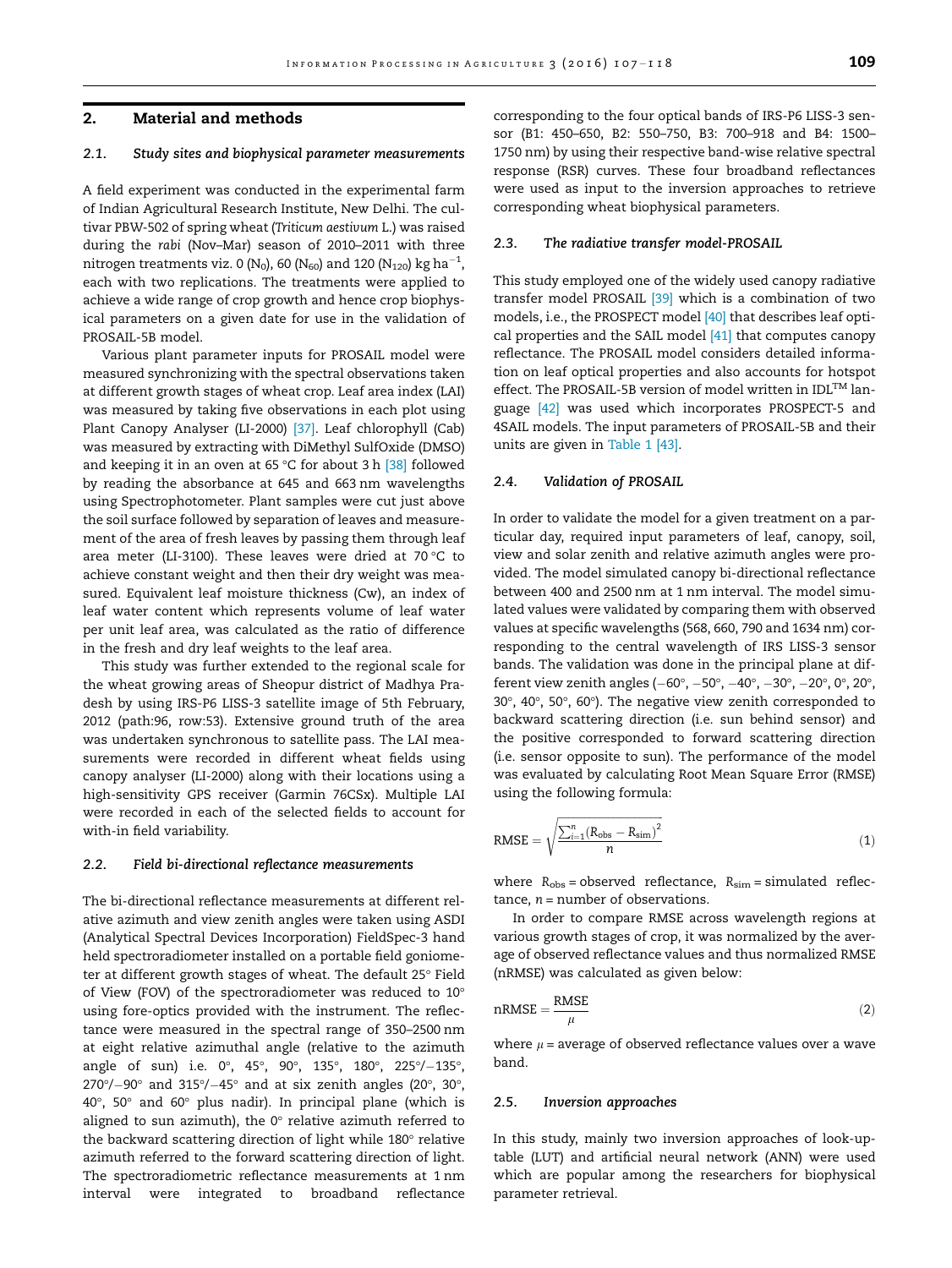| Table 1 – Input parameters of PROSAIL-5B model used to generate LUT for wheat at three different days after sowing (DAS). |                        |                               |                   |                  |  |  |  |  |  |  |
|---------------------------------------------------------------------------------------------------------------------------|------------------------|-------------------------------|-------------------|------------------|--|--|--|--|--|--|
| Parameter                                                                                                                 | Abbreviation           | Unit                          | Range of values   | Fixed values     |  |  |  |  |  |  |
| Leaf chlorophyll content                                                                                                  | Cab                    | $\mu$ g cm <sup>-2</sup>      | $20 - 80$         |                  |  |  |  |  |  |  |
| Carotenoid content                                                                                                        | Car                    | $\mu$ g cm <sup>-2</sup>      |                   | 1.0              |  |  |  |  |  |  |
| Brown pigment content                                                                                                     | Cbrown                 | Arbitrary units               |                   | 0.05             |  |  |  |  |  |  |
| Equivalent water thickness                                                                                                | $\mathsf{C}\mathsf{w}$ | cm                            | $0.01 - 0.04$     |                  |  |  |  |  |  |  |
| Dry matter content                                                                                                        | $\,$ C $\,$ m          | $\rm g\,cm^{-2}$              |                   | 0.0046           |  |  |  |  |  |  |
| Leaf structure coefficient                                                                                                | N                      | No dimension                  |                   | 1.0              |  |  |  |  |  |  |
| Leaf area index                                                                                                           | LAI                    | $m^2 m^{-2}$                  | $0.1 - 6.0$       |                  |  |  |  |  |  |  |
| Average leaf angle                                                                                                        | angl                   | Degree                        | 70, 57, 45        |                  |  |  |  |  |  |  |
| Soil coefficient                                                                                                          | psoil                  | No dimension                  |                   | 0.1              |  |  |  |  |  |  |
| Fraction of diffuse incoming solar radiation                                                                              | skyl                   | No dimension                  | $\qquad \qquad -$ | 0.1              |  |  |  |  |  |  |
| Hot-spot size parameter                                                                                                   | hspot                  | $\mathrm{m}\,\mathrm{m}^{-1}$ | 0.78, 0.40, 0.32  |                  |  |  |  |  |  |  |
| Hot-spot flag                                                                                                             | Ihot                   | No dimension                  | $\qquad \qquad$   | 1 (use hot spot) |  |  |  |  |  |  |
| Solar zenith angle                                                                                                        | tts                    | Degree                        | 51, 45, 33        |                  |  |  |  |  |  |  |
| Sensor/view zenith angle                                                                                                  | tto                    | Degree                        |                   | 0                |  |  |  |  |  |  |
| Relative azimuth                                                                                                          | psi                    | Degree                        |                   | 0                |  |  |  |  |  |  |

#### *2.5.1. The look-up table (LUT) inversion approach*

The simplest method of solving of a radiative transfer model is by the use of a LUT. A LUT potentially overcomes the limitations of the iterative optimization techniques associated with longer computation time and the risk of converging to local minima instead of global minima [35,22]. LUT shows less unexpected behavior when the spectral characteristics of the targets are not well represented by the modeled spectra [26]. A LUT was built in advance of the actual inversion through forward running of model PROSAIL-5B from *a priori* knowledge of the variation in crop biophysical parameters. For the inversion, only search operations are needed to identify the parameter combinations that yield the best fit between measured and LUT spectra. However, to achieve high accuracy for the estimated parameters, the dimension of the LUT must be sufficiently large [22,44,21]. The ranges of free variables were defined by *a priori* knowledge from the field observations recorded during the experiment and as reported in literature. A program in IDL™ language was written to generate the LUT corresponding to fixed and range of free PROSAIL input parameters (Table 1). For generation of LUT, only three free variables of chlorophyll content (C<sub>ab</sub>), leaf area index (LAI) and equivalent leaf moisture thickness (C<sub>w</sub>) were varied. Chlorophyll was varied from 20 to 80  $\mu$ g cm<sup>-2</sup> at an interval of 1  $\mu$ g cm<sup>-2</sup>, LAI from 0.1 to 6.0 at an interval of 0.2 and  $C_w$ from 0.01 to 0.04 cm at an interval of 0.001 cm. Their combination resulted in a total of 54,000 cases. For each of these 54,000 cases, PROSAIL-5B simulated spectra was generated and integrated to four band reflectance corresponding to IRS LISS-3. The observed canopy reflectance spectra by spectroradiometer were also integrated into corresponding four IRS LISS-3 broad band reflectance. Thus, the LUT contained 54,000 parameter combinations and corresponding four band reflectance.

For getting the solution to the inverse problem for measured canopy reflectance, a cost/merit function was minimized for each simulated broadband reflectance of the LUT. In this study, relative mean square error (rMSE) was used as a cost function which was calculated as:

$$
rMSE = \sum_{i=1}^{n} \frac{(R_{obs} - R_{\text{lut}})^2}{R_{obs}} \tag{3}
$$

where  $R_{\text{obs}}$  = observed reflectance at specific wavelength band *i*,  $R_{\text{lut}}$  = simulated reflectance in the LUT at that wavelength band, *n* = number of wavelength bands.

Here two types of methods (i.e. variants of LUT) were selected for getting the solution of the inversion problem. First one was what is generally practiced; here the solution is regarded as the set of input parameters corresponding to the observed reflectance in the LUT that provides the minimum rMSE and it is referred here as LUT-I inversion approach. But this solution is not always unique because different set of input parameters can many times yields similar reflectance which is called ill-posed problem [25,34]. To solve this difficulty and increase the consistency of the retrieved biophysical variables, final solution was chosen as the mean value of parameters corresponding to the best 100, 500, 1000 and 10% (i.e. 5400) solutions (i.e. having smallest sorted rMSE) and here it is referred as LUT-II inversion approach.

# *2.5.2. Artificial neural network (ANN) inversion approach*

In this study a feed-forward back propagation neural network with three layers (input, hidden and output layer) was used. LISS-3 band reflectances were used as input layer and output layer corresponded to crop biophysical parameters of *C*ab, *C*<sup>w</sup> and LAI. The LUT of simulated values generated earlier with 54,000 cases was used for ANN training and validation. About 70% of the LUT entries were used for training i.e. adjusting of weights and rest 30% were used for validation. After completion of the training process, the sought biophysical parameters were calculated with the validation datasets. The validation was characterized on the basis of correlation coefficient (*r*) and MSE (Mean Square Error value) to evaluate the performance of training. Neural Network toolbox available in MATLAB™ (version 7.10) software was used to implement this inversion approach.

#### 2.6. Comparison of inversion techniques

The biophysical parameters retrieved simultaneously were *C*ab, *C*w, LAI and CCC. The CCC was calculated as a product of *C*ab and LAI. These retrieved parameters were compared with the measured values to check the performance of the inversion methods. Statistics of correlation coefficient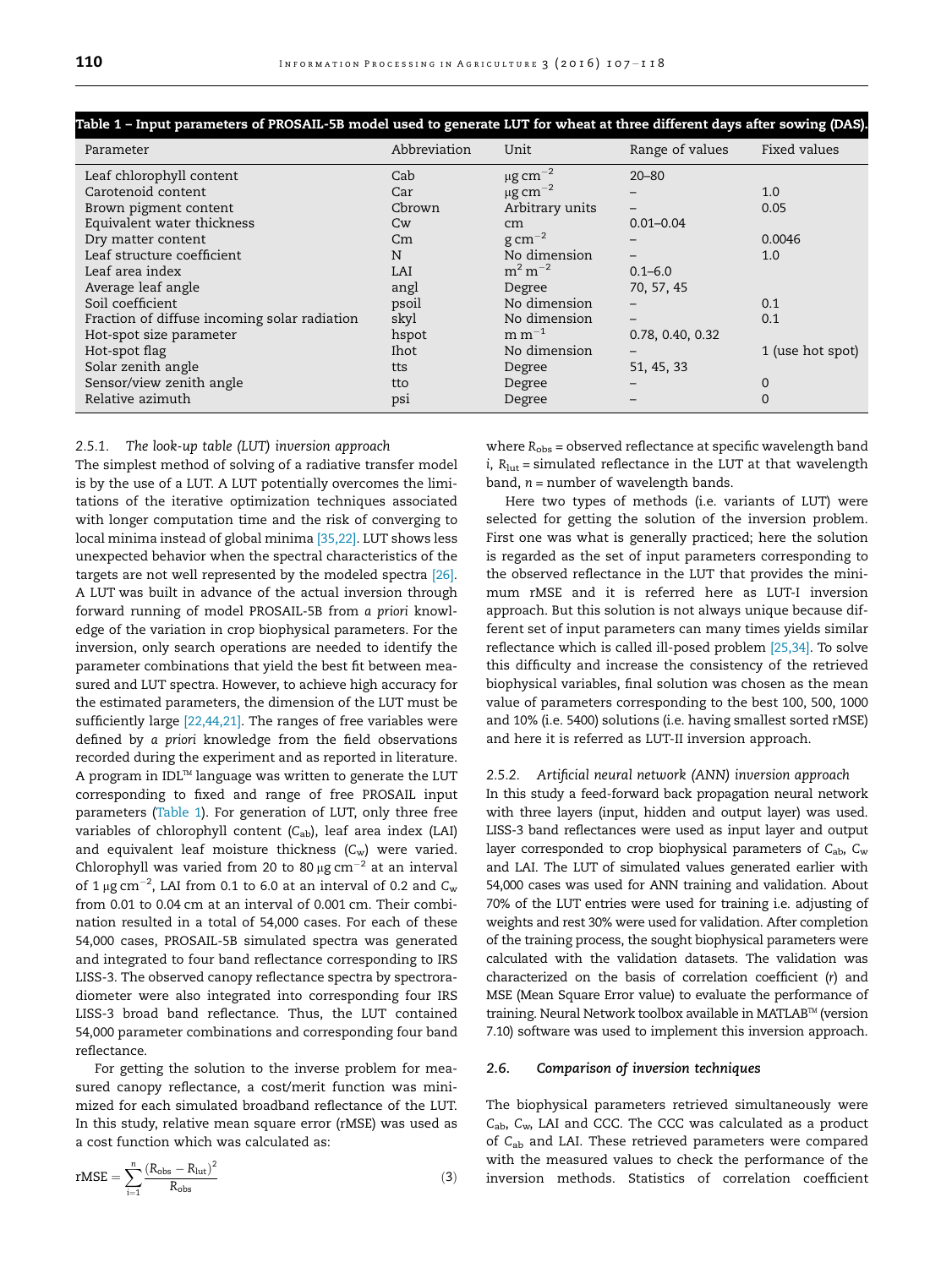(Pearson's *r*), Root Mean Square Error (RMSE) and normalized RMSE (nRMSE) between measured and inverted values were employed for comparison. Besides, Target diagram [45] was also used to evaluate the performance of the three inversion techniques. Target diagram gives information about pattern statistics (that is linear correlation coefficient and variance comparisons) and the bias of the reference and the simulated field.

# 2.7. Analysis of satellite data

The IRS-P6 LISS-3 image was pre-processed for geometric corrections using ground control points collected from Survey of India maps. The image digital numbers were converted to radiance values using band-wise gain and offset values provided in the image header and then converted to reflectance by employing FLAASH (Fast Line-of-sight Atmospheric Analysis of Spectral Hypercubes) atmospheric correction model. Using ground truth, the study area was classified by maximum likelihood classifier and pixels other than wheat crop were masked out. The best performing inversion technique was applied to each wheat pixel using its reflectance in four bands. The retrieved LAI of wheat pixels were compared with the ground observed values.

# 3. Results and discussion

### 3.1. Validation of PROSAIL model

The performance of the model was judged in the principal plane across all the view zenith angles because here surface reflectance anisotropy is more sensitive to canopy biophysical characteristics [11]. Fig. 1 shows the comparison of model simulated reflectance with observed values at four wavelengths (568, 660, 790, and 1634 nm) in the principal plane (for  $-60^\circ$  to +60 $^\circ$  view zenith) for N<sub>0</sub> and N<sub>120</sub> on 68 days after sowing (DAS). In terms of reflectance magnitude, the performance of the model showed reasonably good match in both the treatments. In both  $N_0$  and  $N_{120}$  treatments, the model underestimated reflectance in backward scattering especially close to hotspot. The magnitude of underestimation was more in the backward scattering direction particularly at 568 nm. In case of  $N_0$ , close match was observed at 790 and 1634 nm in comparison to 568 and 660 nm. Andrieu et al. [46] also observed that the relative difference between measured and simulated reflectances were lower in NIR than in the VIS region for sugar beet. It may be because in VIS region, absorption of radiation dominates while in NIR mostly scattering dominates. So, even small inconsistencies at shorter wavelengths become relatively large while opposite happens at longer wavelengths [13].

Model simulations were much better in  $N_{120}$  than in  $N_0$  at all four wavelengths of 568, 660, 790 and 1634 nm as indicated by lower RMSE values. The model performance significantly improved at 568 and 660 nm in  $N_{120}$  over  $N_0$ . This is mainly due to the fact that in sparse canopies due to higher exposure of soil, the scattering properties of vegetation and soil combine to form a unique reflectance distribution which may not be captured in PROSAIL. Moreover, in SAIL model soil is

assumed to be Lambertian reflector [47] though soil shows a strong anisotropic behavior [48]. SAIL showed high soil reflectance sensitivity in RED and NIR bands when corn canopy was low [2]. Verhoef and Bach [49] while using GeoSAIL, a variant of SAIL, also recommended that for a more realistic modeling of the BRDF of sparse canopies, it will be necessary to incorporate the non-Lambertian reflection characteristics of bare soils into the GeoSAIL model. Observed reflectance showed a bowl shape with view zenith angle at all the wavelengths but this shape was very prominent at 790 nm indicating that off-nadir angles causes increase in reflectance. A close match was obtained between observed and model simulated reflectance at 790 nm. As this wavelength region is sensitive to LAI and LAD [39] it indicates that model's assumptions of canopy as horizontally homogeneous, where leaves absorb, reflect, and transmit radiation [41] hold good.

#### 3.2. Inversion of PROSAIL model

The PROSAIL model was inverted using three inversion techniques, viz. LUT-I, LUT-II and ANN. Three plant parameters of *C*ab, LAI and *C*<sup>w</sup> were retrieved from the inversion. Then the fourth parameter of CCC was calculated as a product of *C*ab and LAI. In case of LUT-II, instead of one unique solution multiple solutions were used in parameter retrieval. Corresponding to each observed spectra, the LUT was sorted on rMSE in ascending order i.e. lowest to highest. Then best (smallest rMSE) 100, 500, 1000 and 10% LUT entries were chosen and mean of parameter corresponding to this set was the final solution. The ''Best Fit" solution shown in Table 2 refers to LUT-I approach whereas ''Best 100" to ''Best 10%" are various solution sets of LUT-II approach. With the increase in number of best solutions, the estimation accuracy improved as shown by successively decreasing RMSE and nRMSE values for all the parameters. The error was lowest for "Best 10%" solutions; therefore we have referred it as LUT-II in further analysis.

The comparisons of observed versus estimated values of *C*ab, LAI, *C*<sup>w</sup> and CCC corresponding to LISS-3 measured reflectances by LUT-I, LUT-II and ANN approaches are graphically shown in Fig. 2 as scatter plot around 1:1 line. The results showed different levels of accuracy for different biophysical parameters. In case of C<sub>ab</sub>, significant correlation coefficient of 0.87, 0.78 and 0.71 was obtained for ANN, LUT-I and LUT-II, respectively (Table 2), indicating that all the approaches could capture the variations in *C*ab. But the RMSE values for ANN, LUT-I and LUT-II were 23.27, 18.3 and 9.06, respectively, which showed a reverse trend to correlation. Both ANN and LUT-I showed underestimation in C<sub>ab</sub> retrieval, whereas LUT-II showed both under and overestimation, equally spread above and below 1:1 line. The inversion techniques were able to capture the variations of LAI in a much better way which is indicated by the high values of correlation coefficient. Similar to the *C*ab, the correlation coefficient for LAI and CCC is in the order of ANN > LUT-I > LUT-II, whereas the RMSE showed reverse trend i.e. ANN < LUT-I < LUT-II. Correlation coefficient and RMSE (Root Mean Square Error) are two separate pattern statistics which explains specific characteristics of the data. Now it is a situation where we should decide which of the indicators should be given more emphasis while deciding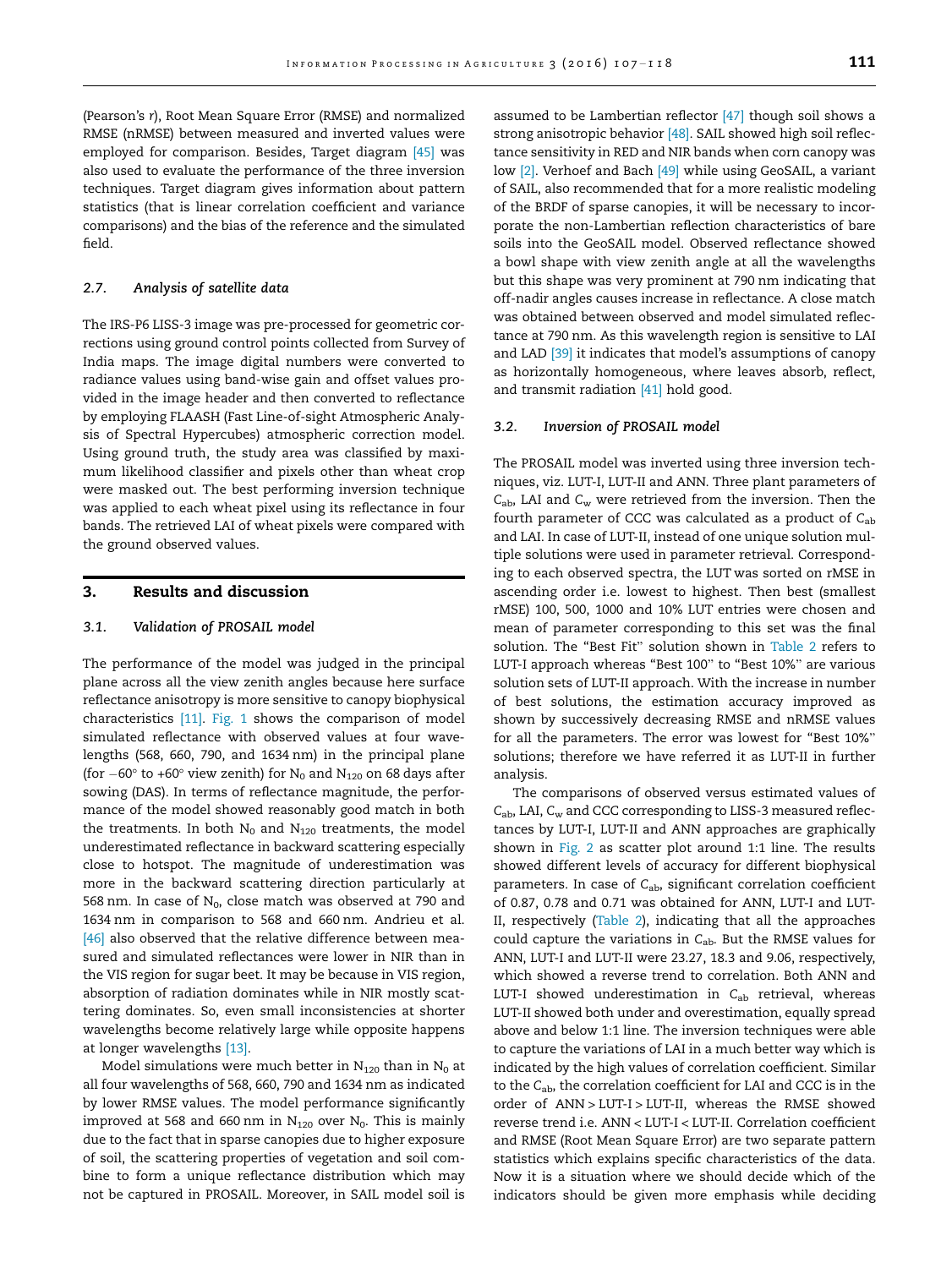

Fig. 1 – Comparison of the observed and model simulated reflectance in the principal plane for N<sub>0</sub> at (a) 568 nm, (b) 660 nm, (c) 790 nm and (d) 1634 nm and for N<sub>120</sub> at (e) 568 nm, (f) 660 nm, (g) 790 nm and (h) 1634 nm, on 68 DAS.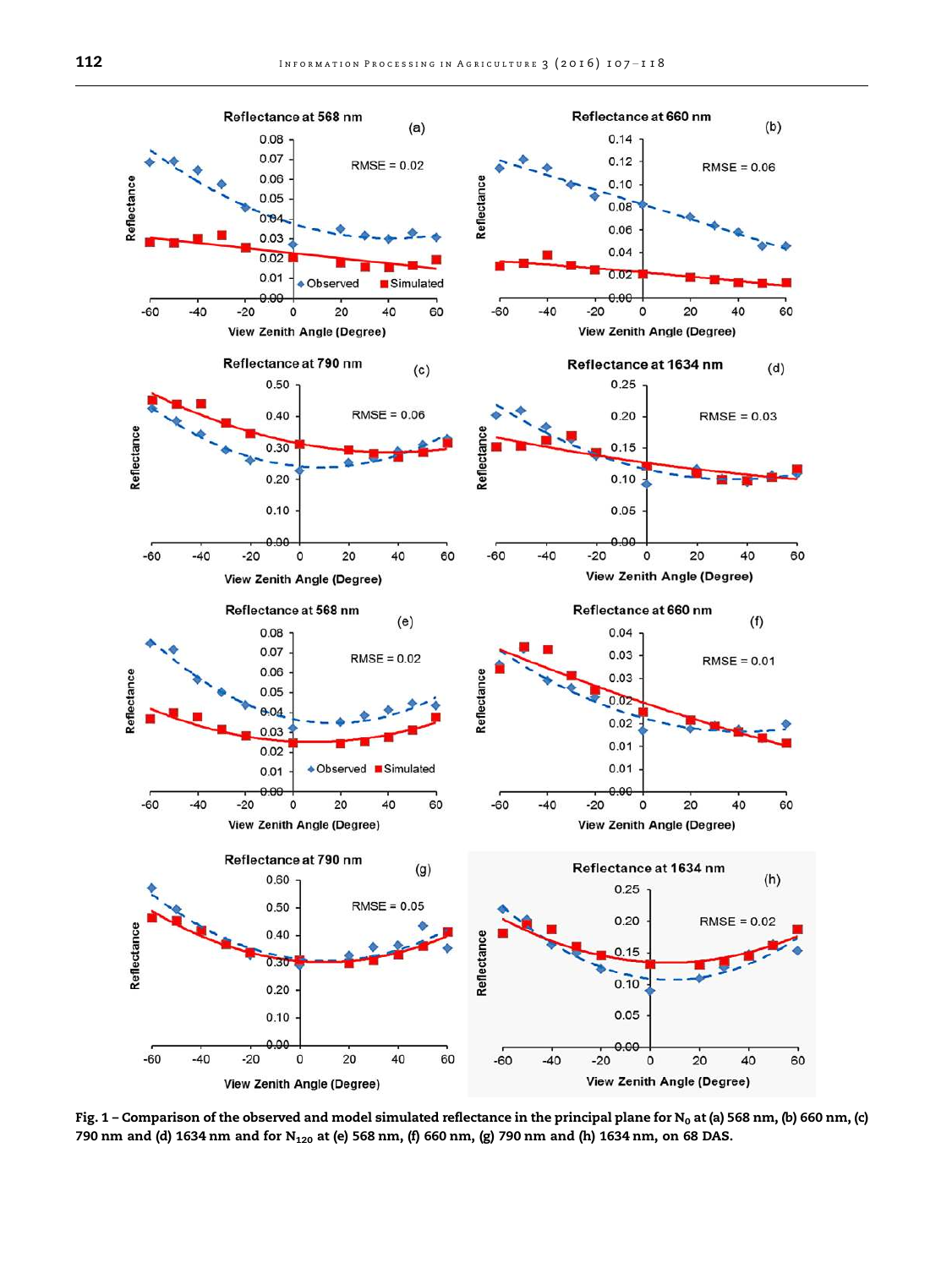Table 2 – Comparison of different model inversion techniques for retrieval of wheat biophysical parameters. The values in bracket are probability values of correlation coefficient (r).

| No. of<br>solutions           | $C_{ab}$ (µg cm <sup>-2</sup> ) |      | LAI $(m^2 m^{-2})$ |                     | $C_{\rm w}$ (cm) |              | $CCC (g m-2)$                     |              |              |                     |      |            |
|-------------------------------|---------------------------------|------|--------------------|---------------------|------------------|--------------|-----------------------------------|--------------|--------------|---------------------|------|------------|
|                               |                                 |      | RMSE nRMSE R       |                     |                  | RMSE nRMSE r |                                   |              | RMSE nRMSE r |                     |      | RMSE nRMSE |
| Best fit<br>$(LUT-I)$         | 0.78(0.008)                     | 18.3 | 0.42               | $0.90(0.0003)$ 0.56 |                  | 0.31         | 0.17(0.639)                       | 0.009        | 0.37         | $0.89(0.0004)$ 0.49 |      | 0.60       |
| <b>Best 100</b>               | 0.83(0.039)                     | 18.7 | 0.43               | 0.94(0.005)         | 0.50             | 0.29         | 0.16(0.752)                       | 0.008 0.30   |              | 0.93(0.006)         | 0.50 | 0.62       |
| <b>Best 500</b>               | 0.84(0.036)                     | 17.0 | 0.39               | 0.94(0.005)         | 0.49             | 0.29         | 0.16(0.756)                       | $0.007$ 0.25 |              | 0.93(0.008)         | 0.48 | 0.59       |
|                               | Best 1000 0.85 (0.034)          | 15.6 | 0.35               | 0.95(0.004)         | 0.48             | 0.28         | 0.19(0.717)                       | $0.006$ 0.22 |              | 0.92(0.008)         | 0.46 | 0.57       |
| <b>Best 10%</b><br>$(LUT-II)$ | 0.71(0.021)                     | 9.06 | 0.20               | 0.90(0.0004)        | 0.47             | 0.27         | 0.3(0.393)                        | $0.005$ 0.19 |              | $0.89(0.0006)$ 0.35 |      | 0.42       |
| <b>ANN</b>                    | 0.87 (0.0009) 23.27             |      | 0.55               | $0.94(0.0004)$ 0.52 |                  | 0.29         | $0.74$ $(0.0.012)$ $0.005$ $0.19$ |              |              | 0.92 (0.0001) 0.54  |      | 0.66       |



Fig. 2 – Comparison of estimated and observed biophysical parameters of (a) C<sub>ab</sub>, (b) LAI, (c) C<sub>w</sub> and (d) CCC, by three inversion approaches using LISS-3 broadband reflectance.

the best technique of retrieval. To solve these problems of explaining the different characteristics of the data, scientists have discovered a new way of explanation i.e. summary

diagram which uses the relationship between some widely known statistical quantities to make compact diagrams that summarize multiple aspects of model performance.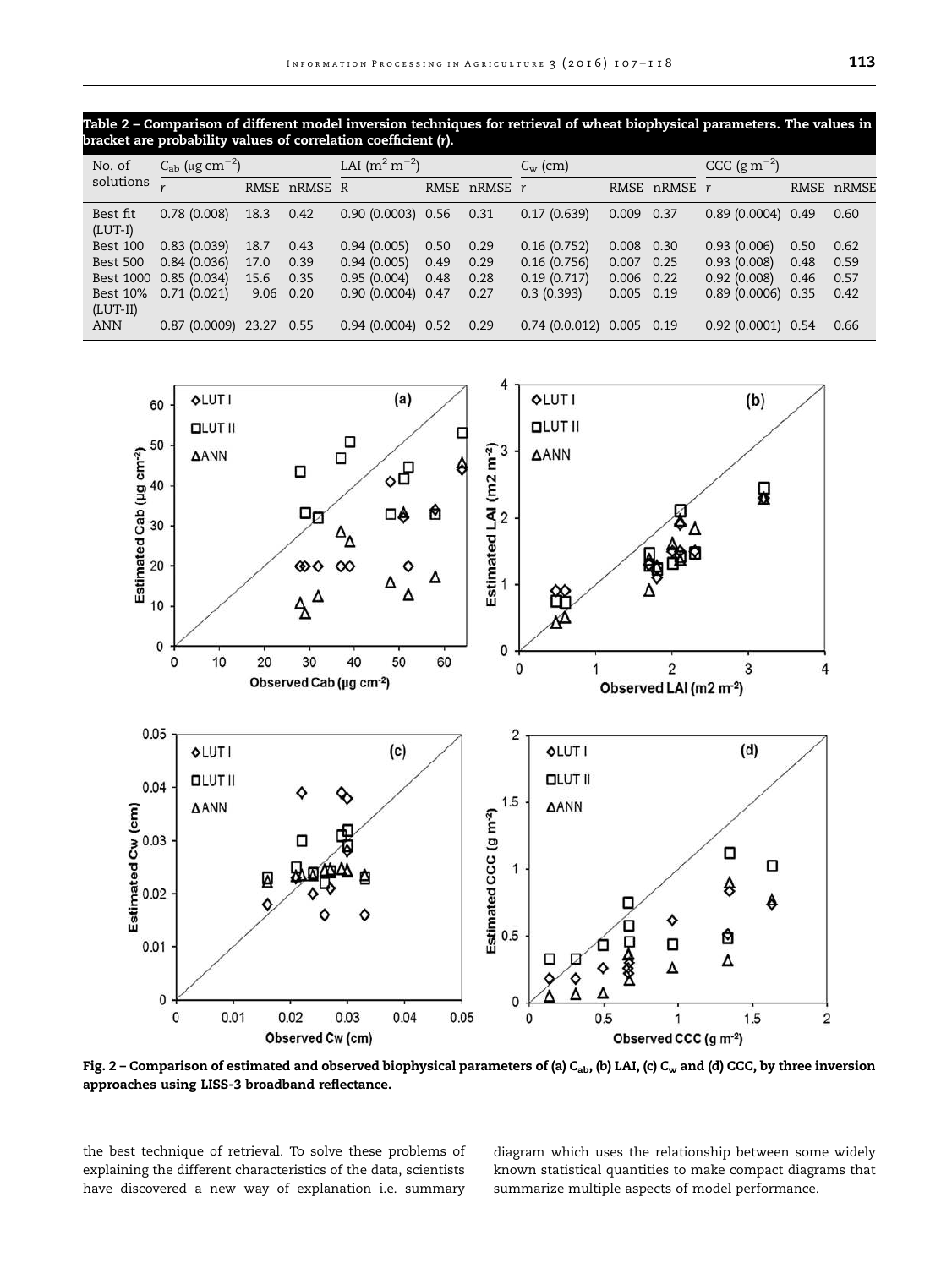Here we have used the Target diagram [45]. It provides summary information about the pattern statistics as well as the bias thus yielding a broader overview of their respective contributions to the total RMSD (root-mean-square difference). In a Target diagram, the centered RMSD is used as the *X*-axis and the bias as the *Y*-axis over a simple Cartesian coordinate system. The distance between the origin and the model versus observation statistics is equal to the total RMSD. The target diagram (Fig. 3) showed that for *C*ab, LUT-II gave the best estimates followed by LUT-I and then ANN. The normalized total RMSD was less than 1 for LUT-II. The LAI also showed similar accuracy for LUT-II, LUT-I and ANN with normalized total RMSD being less than 1 in all the cases. CCC was retrieved best by the LUT-II, followed by LUT-I but ANN retrievals showed both large bias and large normalized total RMSD. In case of *C*<sup>w</sup> also LUT-II gave the best retrieval. In case of ANN and LUT-I, the *C*<sup>w</sup> retrievals were poor due to higher bias and higher normalized total RMSD, respectively.

In all the inversion approaches, the general order of estimation accuracy was  $LAI > C_{ab} > CCC > C_w$ . LAI estimation accuracy was comparatively better as indicated by significantly high *r*, lower nRMSE values and visual interpretation of target diagram. It was followed closely by *C*ab which was having similar *r* values but higher nRMSE than LAI estimation. The accuracy of canopy chlorophyll (CCC) estimation was still lower than that of leaf C<sub>ab</sub>. All the three approaches failed to retrieve *C*<sup>w</sup> as indicated by non-significant *r* values though nRMSE was lowest among the three parameters. These results are in conformity with results of Vohland et al. [50]. They also reported that LAI and C<sub>ab</sub> were retrieved with useful accuracies in comparison to other biophysical variables. The higher accuracy of LAI estimation by all approaches may be due to the fact that structural variables (e.g. LAI, LAD) determine the total canopy reflectance of crops much more significantly than biochemical variables [6]. The high sensitivity of RED and NIR bands and moderate sensitivity of GREEN band to changes in LAI <a>[39]</a> may have resulted in better simulating the reflectance spectra by PROSAIL leading to relatively accurate inversion.

The relationships between measured and estimated leaf chlorophyll *C*ab were poorer than for LAI in all inversion techniques. This result is in line with results of previous studies [51,1]. It is argued that there is always poor signal propagation from leaf to canopy scale resulting in poor estimation of leaf biochemical parameters by canopy reflectance [52]. Moreover, it is only the VIS band which is sensitive to leaf chlorophyll



Fig. 3 – Target diagram showing the performance of inversion techniques for all the four biophysical parameters.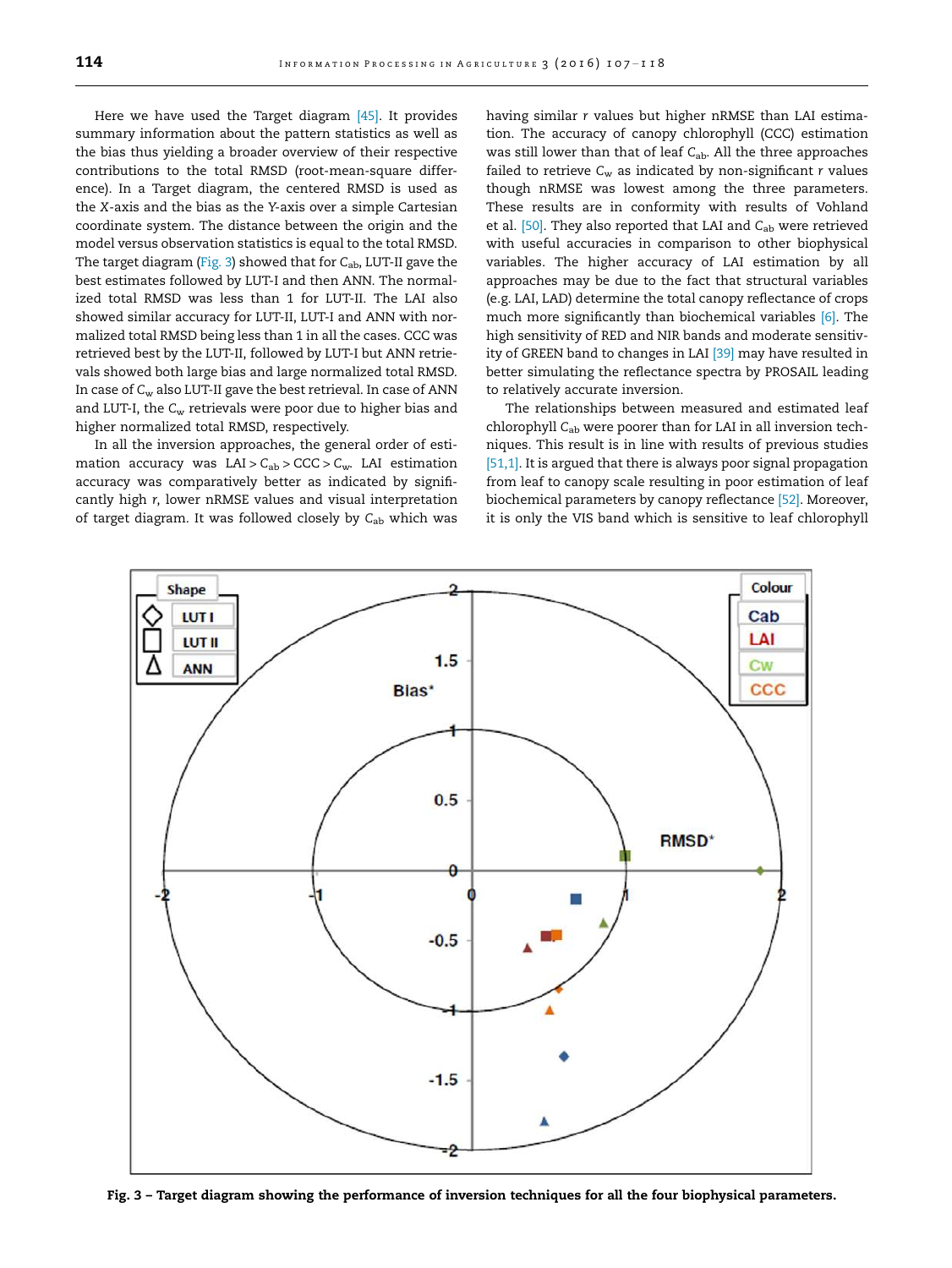

Fig. 4 – LAI map generated through inversion of PROSAIL5B model by LUT-II approach for IRS LISS-3 image of 5-Feb-2012. The inset shows zoomed up LAI image of an area.

variation and this band reflectance has very low dynamic range due to dominance of absorption. So, there is more chance of error in PROSAIL simulation of reflectance in VIS band, leading to poorer estimate of *C*ab.

A number of studies showed increased robustness and accuracy when estimates of biochemical variables were integrated at the canopy level (e.g. canopy chlorophyll,  $C_{ab} \times LAI$ ) rather than at the leaf level <a>[21,50]</a>. It means that leaf scales results for chlorophyll are generally inferior to those at canopy level. We have found contradictory results as accuracy of CCC was poorer to that of *C*ab, mainly on account of higher bias (i.e. nRMSE). The *r* values of CCC estimation were higher than that of *C*ab in this study also. The higher nRMSE of CCC in our case may be because both *C*ab and LAI were generally underestimated.

In the case of leaf water content  $(C_w)$ , all the three inversion approaches failed as indicated by non-significant *r* values. On the other hand, the nRMSE in all three inversion approaches was comparatively low. The poor values of *r* and low nRMSE may be because of narrow range of variation in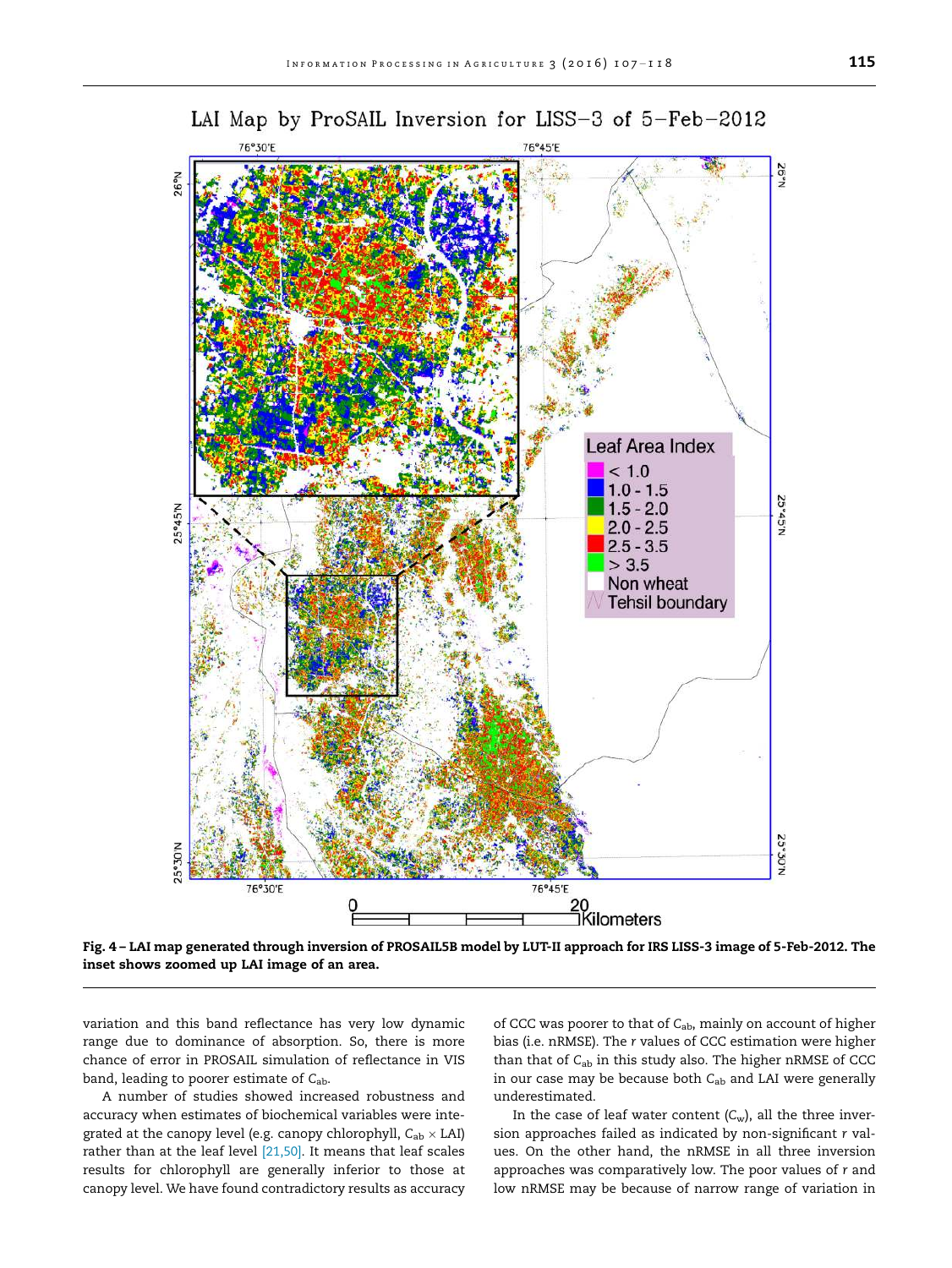observed *C*<sup>w</sup> value as our experimental treatments varied only in nitrogen content. As all the three approaches estimated near average value of *C*<sup>w</sup> in all cases, it led to low nRMSE. The study of Jacquemoud and Baret [51] supports our results though accurate retrievals are also reported by others [34].

When comparing performance of inversion approaches, the LUT-II with best 10% solutions outperformed the other two i.e. LUT-I and ANN, in estimating all the three parameters. The study clearly show that in case of LUT inversion, the accuracy of parameter retrieval keep on increasing (lowering of nRMSE) with the inclusion of more number of lowest sorted rMSE solutions. It was seen that for LAI, C<sub>ab</sub>, CCC and *C*<sup>w</sup> there was significant decrease in error which may be due to the fact that the model was underestimating in some wavebands but when we took best 10% solutions then there was improvement in the estimated results as compared to the observed ones. The inclusion of best 10% of LUT cases produced the most accurate result in this study. Darvishzadeh et al. [1] reported marginal improvement in accuracy when they considered first 100 solutions though statistically nonsignificant. Some other studies have also considered best 20% of sorted RMSE values as possible solution [22,50].

The ANN approach under performed as compared to LUT even though ANN training time was considerably large and processing computation intensive. The ANN showed severe underestimation in all the parameters. These results are in conformity with the results reported by Vohland et al. [50]. They also found that ANN performance was poor as compared to numerical optimization and LUT. Their study also reported underestimation of all canopy variables by ANN. This may be due to the specific nature of model inversion. While LUT is a radiometric driven approach which seeks for the best reflectance correspondence, the ANN minimizes MSE over the biophysical parameters [15]. ANN also suffered from another drawback that for new training set it produces a different result while LUT is consistent in its result.

As the LAI was retrieved with the highest accuracy and LUT-II proved to be the best inversion technique, the study was extended to the regional scale retrieval of LAI by LUT-II method from IRS-P6 LISS-3 satellite data. The Fig. 4 shows the retrieved LAI map of wheat pixels in Sheopur district of Madhya Pradesh on 5-Feb-2012. The LAI ranged between 0.55 and 4.5 with majority of the pixels having value around 2.0. The Fig. 5 shows the comparison of the retrieved LAI with observed values for selected fields. The results show that the retrieved LAI was underestimated in all the cases with a RMSE of 0.56 which is similar to that obtained in field scale retrievals. The regression line fitted between retrieved and observed LAI was nearly parallel to 1:1 line with highly significant  $R^2$  of 0.87 ( $p = 0.01$ ). These results indicate highly successful retrieval LAI by LUT-II approach from LISS-3 braodband reflectances and the errors were mainly due to the model simulation.

## 4. Conclusions

This study evaluated the performance of PROSAIL5B model with field observations for wheat and followed it up with



Fig. 5 – Comparison of observed and retrieved LAI of wheat for few sites in Sheopur district.

model inversion to estimate wheat biophysical parameters at field scale and regional scale. Among the three inversion approaches, LUT-II outperformed other two approaches indicating that a set of best solutions is a better strategy than using only one best solution. On the other hand, change in results of ANN inversion with each new training set is a major lacuna of this approach and may be avoided.

All the inversion approaches were consistent in the order of accuracy of estimation of biophysical parameters, with order being LAI > *C*ab > CCC > *C*w. So, the deficiencies in the PROSAIL5B model in simulating the crop reflectance have greater influence than the uncertainty in the inversion approaches. There is a strong case for improving the structure of PROSAIL5B model for better simulation of VIS region reflectance for improving the accuracy of C<sub>ab</sub> retrievals. Further, background soil may be treated as an anisotropic reflector in the model instead of Lambertian reflector to overcome the underestimations in the retrievals, especially for sparse canopy. Though in our study, the *C*<sup>w</sup> was retrieved with lowest accuracy due its narrow range of variation in the dataset, it is expected that its retrieval accuracies may be better for canopies where a larger range of variations occurs.

The retrieval of LAI from satellite data also showed similar errors as that of field data inversion. The study shows that absolute errors in retrievals may be low to moderate though the relative error in the biophysical parameters may be high. But it should be considered in the light of the fact that only four broadband reflectance corresponding to IRS LISS-3 were used for inversion. So, inversion of PROSAIL5B by LUT-II using broadband reflectance is a plausible approach for retrieval of biophysical parameters for a range of applications. The applicability of retrievals may still be high for applications which rely on relative change in parameters, either across space or time. The results of this study shall also help fill the knowledge gaps in generating operational biophysical products using IRS LISS-3 images by space agencies provided complexities arising due to atmospheric noise could be taken care.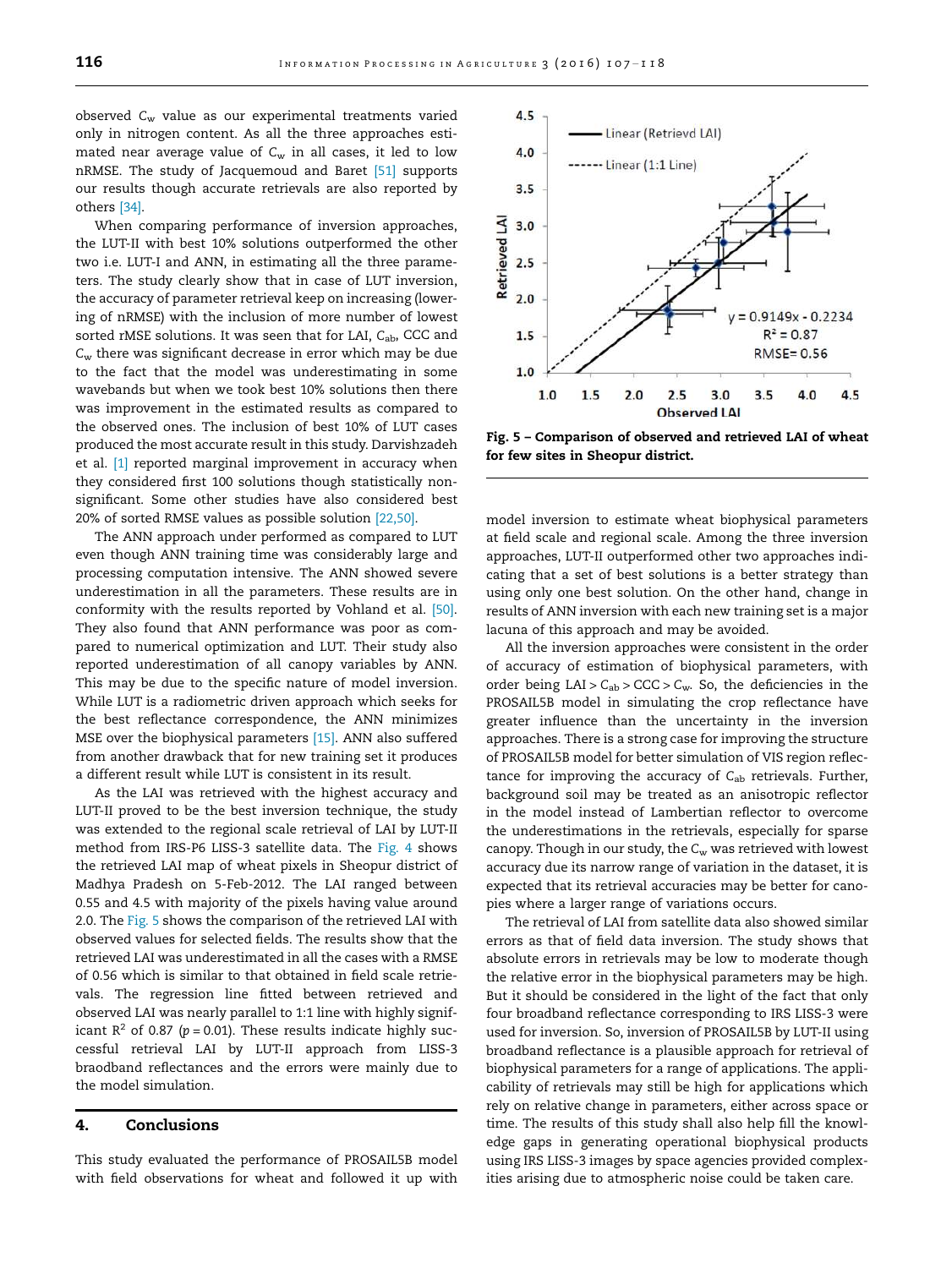### Acknowledgements

This study was financially supported by In-house project grant code IARI: PHY: 09:04 (3) of Indian Agricultural Research Institute, India. Second author acknowledges the fellowship provided by the Indian Council of Agricultural Research (ICAR) to undertake Master's degree programme. Authors acknowledge the research facilities extended by Head, Division of Agricultural Physics, Indian Agricultural Research Institute, New Delhi.

REFERENCES

- [1] Darvishzadeh R, Skidmore A, Schlerf M, Atzberger C. Inversion of a radiative transfer model for estimating vegetation LAI and chlorophyll in a heterogeneous grassland. Remote Sens Environ 2008;112(5):2592–604.
- [2] Yao Y, Liu Q, Li X. LAI retrieval and uncertainty evaluations for typical row-planted crops at different growth stages. Remote Sens Environ 2008;112:94–106.
- [3] Hilker T, Lepine L, Coops NC, Jassal RS, Black TA, Wulder MA, et al. Assessing the impact of N-fertilization on biochemical composition and biomass of a Douglas-fir canopy – a remote sensing approach. Agric For Meteorol 2012;153:124–33.
- [4] Zarco-Tejada PJ, Miller JR, Noland TL, Mohammed GH, Sampson PH. Scaling-up and model inversion methods with narrowband optical indices for chlorophyll content estimation in closed forest canopies with hyperspectral data. IEEE Trans Geosci Remote Sens 2001;39:1491–507.
- [5] Houborg R, Boegh E. Mapping leaf chlorophyll and leaf area index using inverse and forward canopy reflectance modeling and SPOT reflectance data. Remote Sens Environ 2008;112:186–202.
- [6] Vohland M, Jarmer T. Estimating structural and biochemical parameters for grassland from spectroradiometer data by radiative transfer modelling (PROSPECT + SAIL). Int J Remote Sens 2008;29:191–209.
- [7] Ustin SL, Roberts DA, Gamon JA, Asner GP, Green RO. Using imaging spectroscopy to study ecosystem processes and properties. Bioscience 2004;54(6):523–34.
- [8] Baret F. Vegetation canopy reflectance: factors of variation and application for agriculture. In: Belward AS, Valenzuela CR, editors. Remote sensing and geographical information systems for resource management in developing countries. Brussels: Springer; 1991. p. 145–67.
- [9] Colombo R. Retrieval of leaf area index in different vegetation types using high resolution satellite data. Remote Sens Environ 2003;86:120–31.
- [10] Verger A, Baret F, Camacho F. Optimal modalities for radiative transfer-neural network estimation of canopy biophysical characteristics: evaluation over an agricultural area with CHRIS/PROBA observations. Remote Sens Environ 2011;115:415–26.
- [11] Bacour C, Jacquemoud S, Leroy M, Hautecoeur O, Weiss M, Prevot L, et al. Reliability of the estimation of vegetation characteristics by inversion of three canopy reflectance models on airborne POLDER data. Agronomie 2002;22:555–65.
- [12] Pisek J, Chen JM, Nilson T. Estimation of vegetation clumping index using MODIS BRDF data. Int J Remote Sens 2011;32:2645–57.
- [13] Román MO, Gatebe CK, Schaaf CB, Poudyal R, Wang Z, King MD. Variability in surface BRDF at different spatial scales (30 m–500 m) over a mixed agricultural landscape as

retrieved from airborne and satellite spectral measurements. Remote Sens Environ 2011;115:2184–203.

- [14] Walthall C, Dulaney W, Anderson M, Norman J, Fang H, Liang S. A comparison of empirical and neural network approaches for estimating corn and soybean leaf area index from Landsat ETM+ imagery. Remote Sens Environ 2004;92:465–74.
- [15] Baret F, Buis S. Estimating canopy characteristics from remote sensing observations: review of methods and associated problems. In: Liang S, editor. Advances in land remote sensing: system, modeling, inversion and application. Germany: Springer; 2008. p. 173–201.
- [16] Liang S. Recent developments in estimating land surface biogeophysical variables from optical remote sensing. Prog Phys Geogr 2007;31:501–16.
- [17] Hedley J, Roelfsema C, Phinn SR. Efficient radiative transfer model inversion for remote sensing applications. Remote Sens Environ 2009;113:2527–32.
- [18] Jacquemoud S, Baret F, Andrieu B, Danson FM, Jaggard K. Extraction of vegetation biophysical parameters by inversion of the PROSPECT+SAIL models on sugar beet canopy reflectance data. Application to TM and AVIRIS sensors. Remote Sens Environ 1995;52:163–72.
- [19] Jacquemoud S, Bacour C, Poilvé H, Frangi JP. Comparison of four radiative transfer models to simulate plant canopies reflectance: direct and inverse mode. Remote Sens Environ 2000;74:471–81.
- [20] Meroni M, Colombo R, Panigada C. Inversion of a radiative transfer model with hyperspectral observations for LAI mapping in poplar plantations. Remote Sens Environ 2004;92:195–206.
- [21] Weiss M, Baret F, Myneni RB, Pragnere A, Knyazikhin Y. Investigation of a model inversion technique to estimate canopy biophysical variables from spectral and directional reflectance data. Agronomie 2000;20:3–22.
- [22] Combal B, Baret F, Weiss M, Trubuil A, Macé D, Pragnère A, et al. Retrieval of canopy biophysical variables from bidirectional reflectance using prior information to solve the ill-posed inverse problem. Remote Sens Environ 2003;84  $(1):1-15.$
- [23] Gastellu-Etchegorry JP, Gascon F, Estève P. An interpolation procedure for generalizing a look-up table inversion method. Remote Sens Environ 2003;87:55–71.
- [24] Tripathi R, Sahoo RN, Sehgal VK, Tomar RK, Chakraborty D, Nagarajan S. Inversion of PROSAIL model for retrieval of plant biophysical parameters. J Indian Soc Remote Sens 2012;40:19–28.
- [25] Weiss M, Baret F. Evaluation of canopy biophysical variable retrieval performances from the accumulation of large swath satellite data. Remote Sens Environ 1999;70:293–306.
- [26] Schlerf M, Atzberger C. Inversion of a forest reflectance model to estimate structural canopy variables from hyperspectral remote sensing data. Remote Sens Environ 2006;100:281–94.
- [27] Kravchenko AN. Neural network method to solve inverse problems for canopy radiative transfer models. Cybern Syst Anal 2009;45:477–88.
- [28] Fang HL, Liang SL. Retrieving leaf area index with a neural network method: simulation and validation. IEEE Trans Geosci Remote Sens 2003;41(9):2052–62.
- [29] Satapathy S, Dadhwal VK. Principal component inversion technique for the retrieval of leaf area index. J Indian Soc Remote Sens 2005;33:323–30.
- [30] Durbha SS, King RL, Younan NH. Support vector machines regression for retrieval of leaf area index from multiangle imaging spectroradiometer. Remote Sens Environ 2007;107:348–61.
- [31] Camps-Valls G, Munoz-Maŕi J, Gómez-Chova L, Richter K, Calpe-Maravilla J. Biophysical parameter estimation with a